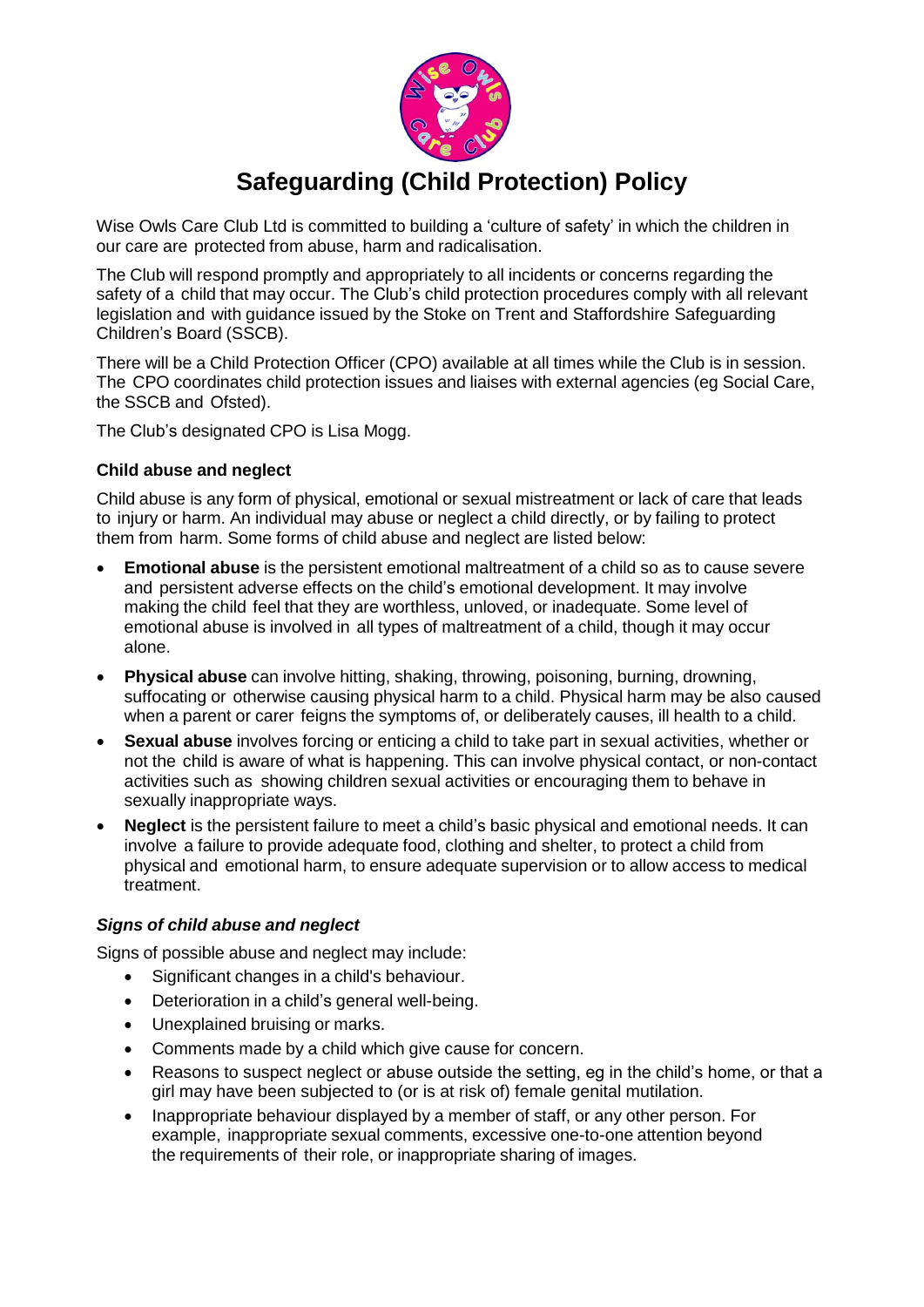## *If abuse is suspected or disclosed*

When a child makes a disclosure to a member of staff, that member of staff will:

- Reassure the child that they were not to blame and were right to speak out.
- Listen to the child but not question them.
- Give reassurance that the staff member will take action.
- Record the incident as soon as possible (see *Logging an incident* below).

If a member of staff witnesses or suspects abuse, they will record the matter immediately. If a third party expresses concern that a child is being abused, we will encourage them to contact Social Care directly. If they will not do so, we will explain that the Club is obliged to and the incident will be logged accordingly.

#### **Peer-on-peer abuse**

Children are vulnerable to abuse by their peers. Peer-on-peer abuse is taken seriously by staff and will be subject to the same child protection procedures as other forms of abuse. Staff are aware of the potential uses of information technology for bullying and abusive behaviour between young people.

Staff will not dismiss abusive behaviour as normal between young people. The presence of one or more of the following in relationships between children should always trigger concern about the possibility of peer-on-peer abuse:

- Sexual activity (in primary school-aged children) of any kind, including sexting.
- One of the children is significantly more dominant than the other (eg much older).
- One of the children is significantly more vulnerable than the other (eg in terms of disability, confidence, physical strength).
- There has been some use of threats, bribes or coercion to ensure compliance or secrecy.

## *If peer-on-peer abuse is suspected or disclosed*

We will follow the same procedures as set out above for responding to child abuse.

## **Extremism and radicalisation**

All childcare settings have a legal duty to protect children from the risk of radicalisation and being drawn into extremism. There are many reasons why a child might be vulnerable to radicalisation, eg:

- Feeling alienated or alone.
- Seeking a sense of identity or individuality.
- Suffering from mental health issues such as depression.
- Desire for adventure or wanting to be part of a larger cause.
- Associating with others who hold extremist beliefs.

## *Signs of radicalisation*

Signs that a child might be at risk of radicalisation include:

- Changes in behaviour, for example becoming withdrawn or aggressive.
- Claiming that terrorist attacks and violence are justified.
- Viewing violent extremist material online.
- Possessing or sharing violent extremist material.

If a member of staff suspects that a child is at risk of becoming radicalised, they will record any relevant information or observations and refer the matter to the CPO.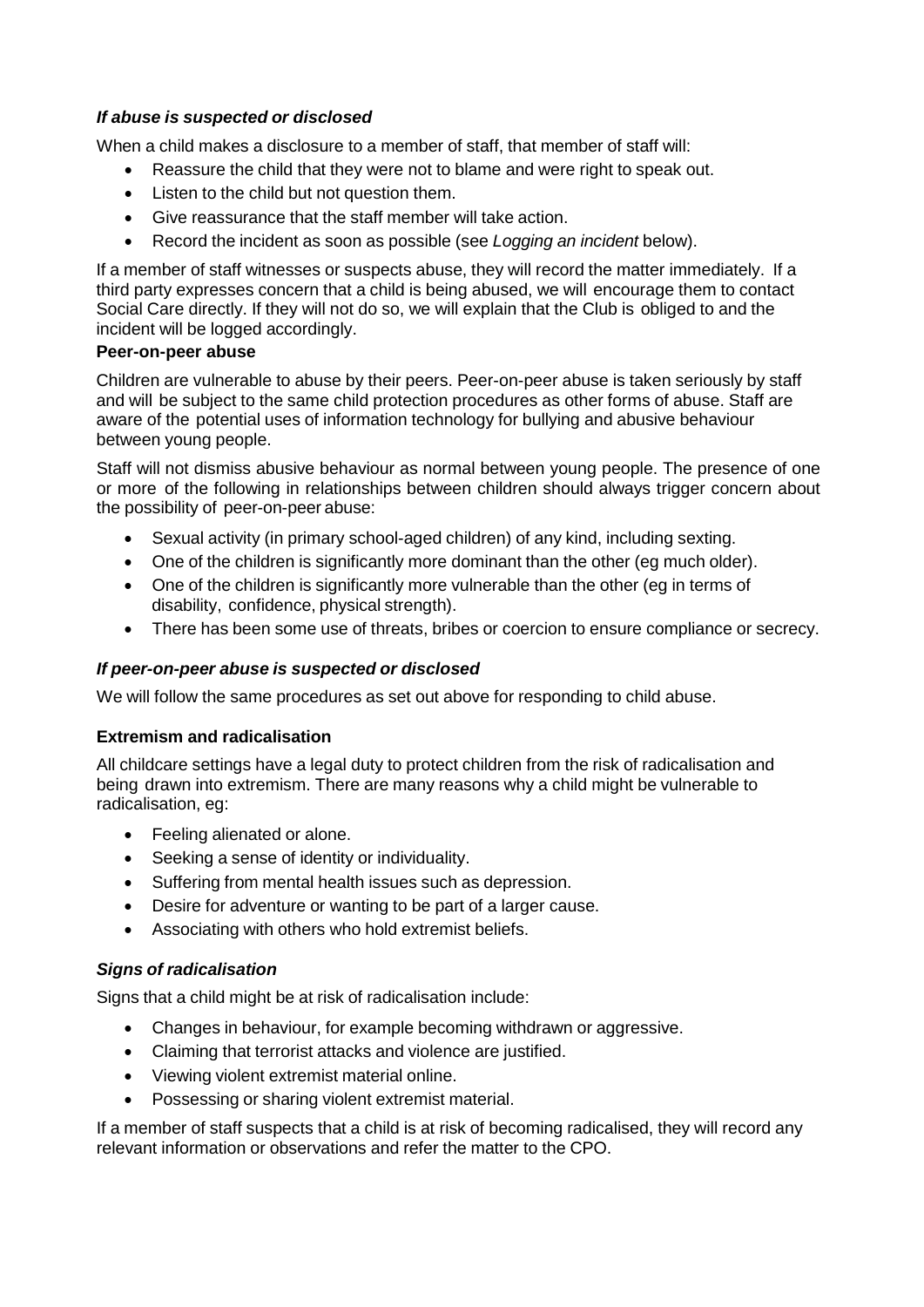# **Logging a concern**

All information about the suspected abuse or disclosure, or concern about radicalisation, will be recorded as soon as possible after the event. The record should include:

- Date of the disclosure, or the incident, or the observation causing concern.
- Date and time at which the record was made.
- Name and date of birth of the child involved.
- A factual report of what happened. If recording a disclosure, you must use the child's own words.
- Name, signature and job title of the person making the record.

The record will be given to the Club's CPO who will decide on the appropriate course of action.

For concerns about **child abuse,** the CPO will contact Social Care. The CPO will follow up all referrals to Social Care in writing within 48 hours. If a member of staff thinks that the incident has not been dealt with properly, they may contact Social Care directly.

For minor concerns regarding **radicalisation,** the CPO will contact the Stoke on Trent and Staffordshire Safeguarding Children's Board (SSCB). For more serious concerns the CPO will contact the Police on the non-emergency number (101), or the anti-terrorist hotline on 0800 789 321. For urgent concerns the CPO will contact the Police using 999.

# **Allegations against staff**

If anyone makes an allegation of child abuse against a member of staff:

- The allegation will be recorded. Any witnesses to the incident should sign and date the record to confirm it.
- The allegation must be reported to the Local Authority Designated Officer (LADO) and to Ofsted. The LADO will advise if other agencies (eg police) should be informed, and the Club will act upon their advice. Any telephone reports to the LADO will be followed up in writing within 48 hours.
- Following advice from the LADO, it may be necessary to suspend the member of staff pending full investigation of the allegation.
- If appropriate the Club will make a referral to the Disclosure and Barring Service.

# **Promoting awareness among staff**

The Club promotes awareness of child abuse and the risk of radicalisation through its staff training. The Club ensures that:

- The designated CPO has relevant experience and receives appropriate training in safeguarding and the Prevent Duty, and is aware of the Channel Programme and how to access it.
- Safe recruitment practices are followed for all new staff.
- All staff have a copy of this **Safeguarding (Child Protection) policy**, understand its contents and are vigilant to signs of abuse, neglect or radicalisation.
- All staff are aware of their statutory duties with regard to the disclosure or discovery of child abuse, and concerns about radicalisation.
- All staff receive basic safeguarding training, and safeguarding is a permanent agenda item at all staff meetings.
- All staff receive basic training in the Prevent Duty.
- The Club's procedures are in line with the guidance in 'Working Together to Safeguard Children (2018)' and staff are familiar with the guidance in 'What To Do If You're Worried A Child Is Being Abused (2015)'.